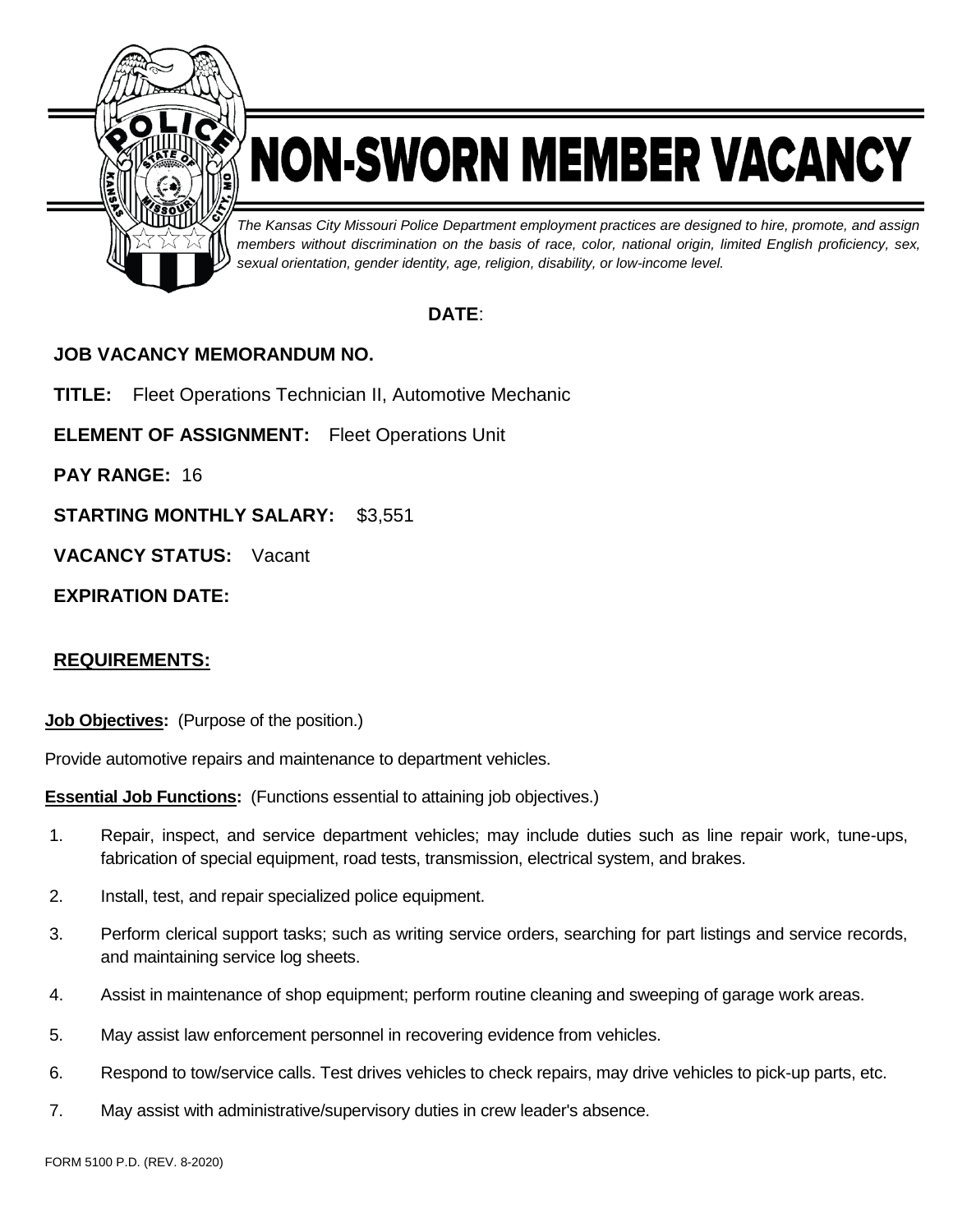- 8. Very heavy lifting (over 50 pounds) is required occasionally; heavy lifting (20 to 50 pounds) and light lifting (5 to 20 pounds) is required frequently.
- 9. Maintain reliable and predictable attendance. Must have the ability to work flexible hours, weekends and/or holidays.
- 10. Must have the ability to perform work duties in extreme heat.
- 11. Performs related duties as required.
- 12. This class specification should not be interpreted as all inclusive. It is intended to identify the essential functions and requirements of this job. Incumbents maybe requested to perform job-related responsibilities and tasks other than those stated in this specification. Any essential function or requirement of this class will be evaluated as necessary should an incumbent/applicant be unable to perform the function or requirement due to a disability as defined by the Americans with Disabilities Act (ADA) as amended by the Amendments Act of 2008 (ADAAA); and the Missouri Human Rights Act (MHRA).

### **Job Standards:** (Minimum qualifications needed to perform essential functions.)

To successfully perform the essential functions of this position, the incumbent must possess a high school diploma or equivalent, and have a minimum of three to five years of experience in a full-service auto repair facility. Prefer VOTEC or formal technical training in applied auto repair. Incumbent must have experience or training in welding, and knowledge of electronics to diagnose and repair computers in vehicles.

Incumbent must obtain a Missouri State Inspectors Permit within one year of hire date.

Possession of a current valid driver's license required.

Physical Requirements: Standing for prolonged periods, bending, kneeling, climbing, pulling, pushing, and hand dexterity to make necessary repairs.

#### **Job Location:** (Place where work is performed.)

Position operates in a shop and service station environment 95-98% of the time.

Occasionally incumbent may have to drive somewhere to pick up a car or perform maintenance.

**Equipment:** (Machines, devices, tools, etc., used in job performance.)

- Hand and pneumatic tools typical for automotive repair
- Computerized digital scan tool
- Automotive charging system tester
- Refrigerant recovery device
- Miscellaneous shop machine tools such as brake lathes and welding equipment
- Personal computer or mainframe terminal
- Vehicle/Motorcycle

All department members interested in being interviewed for the above position must submit a copy of their Request for Transfer, Form 4 P.D. to the Human Resources Division (HRD). The original Request for Transfer form must be submitted through the member's chain of command for endorsement and upon completion, forwarded to the HRD. In addition, another copy of the Request for Transfer, resume and a completed Selection Process Candidate Review Form, Form 417 P.D. (with chain of command endorsements) must be submitted directly to **Mark Crawford, Assistant Manger, Fleet Operations Unit.**